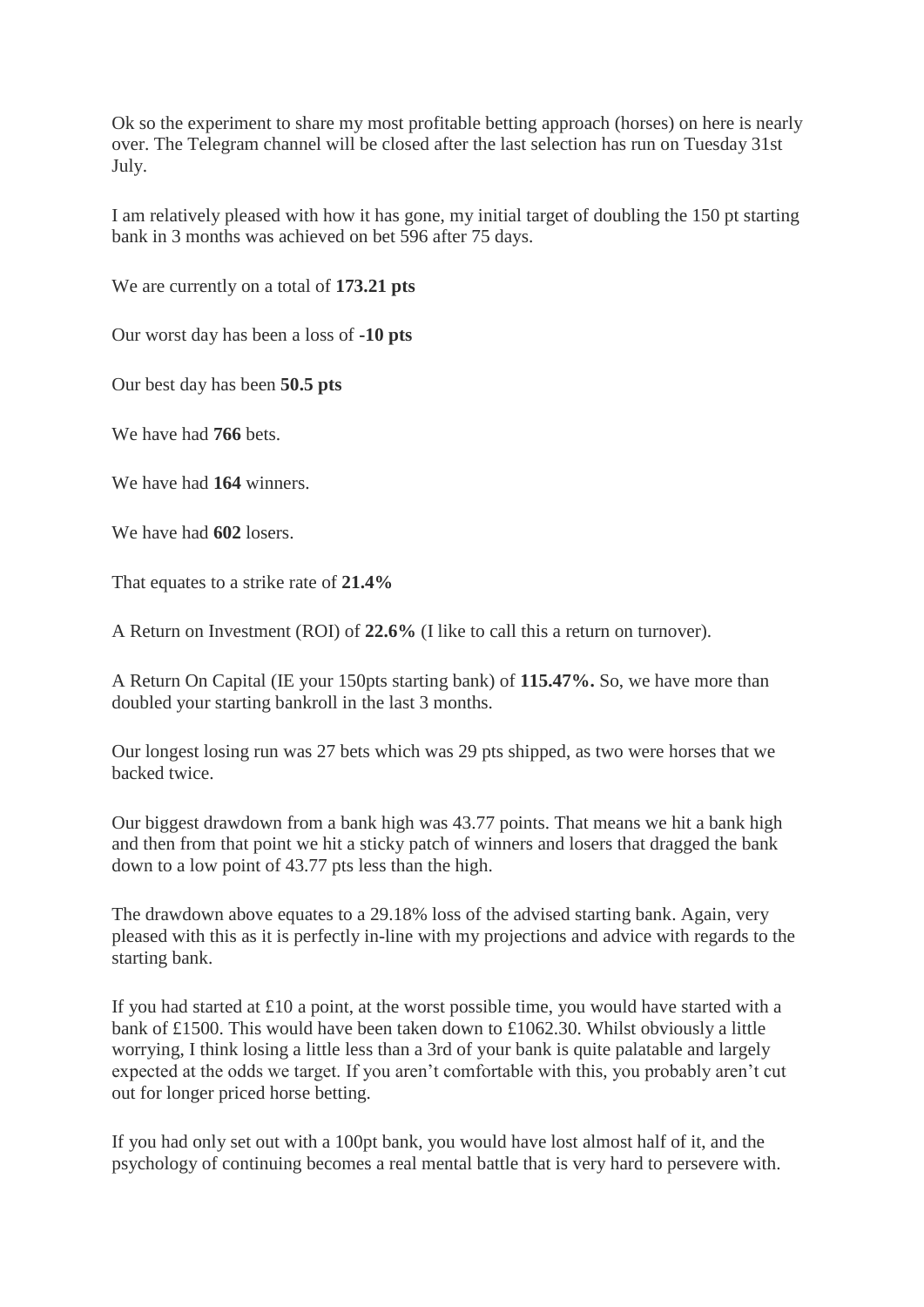Another metric I like to measure is Return On Time Invested – (ROTI). If we were to take a modest stake of £5 per point for this calculation and assume 30 mins a day to place the bets and record them, over the 90 days, you would have earned £19.24 per hour on your time spent following this.

The other thing to note, is that all of the above is based on advice of 1pt win single bets only.

You see loads on twitter staking 5pts on a favourite, 1pt Trixie's and doubles etc. I see people claiming profit of 250pts in a month. That is fine, but when comparing the results, it needs to be considered, as these skew the figures. If was betting 2pts on all my selections I am 140pts up this month?! You really need to compare tipsters on a level playing field to draw any relevance in the first instance. That should be done to levels stakes. I am confident that in doing so, the above numbers are up there with the best of them.

So why am I stopping? Well I am not going to.

I am going to restrict access as I mentioned at the very outset that I might.

Why? A few reasons really.

Firstly, it is getting out of control, we now have 720+ followers on the Telegram. I don't know exactly how many are actually backing the selections, nor do I know what anybody is staking. However, that for me is far too many people backing the same horses at roughly the same time. I see a few problems with that, and it may be me just being paranoid but...

It will be quite an obvious pattern. It will affect prices at time of posting and I believe potentially at the off on the smaller low-class racing affairs early in the week. None of this is good for a big collective, and more importantly is not good for my edge which I have worked/researched to find. None of the above may be quite true just yet, but as I continue to rack up the profits and people get braver with stakes as their bankroll continues to swell I see it becoming a problem. I like to plan ahead, so now is the time to nip it all in the bud.

So how am I going to restrict the numbers following? Quite simply it will be for paying followers only from the 1st August. Call it VIP, premium, whatever. The numbers will be restricted to a small group of serious people who want to follow.

The membership numbers will also be capped to protect the group's interests. At less than £1 per day, I really don't think that is bad value for the results we achieve. You may not agree and that's fine, your prerogative.

If it is viable for you personally, is for you to decide. The target is to hit 150 pts every 3 months. So, I would suggest you need to be betting an absolute minimum of £5 per point for it to be worthwhile. That would mean a £1000 starting bank. Essentially that would mean you are paying me £75 to make £750 over the 3 months provided we hit the target. Of course, there is no guarantee of that, this betting after all.